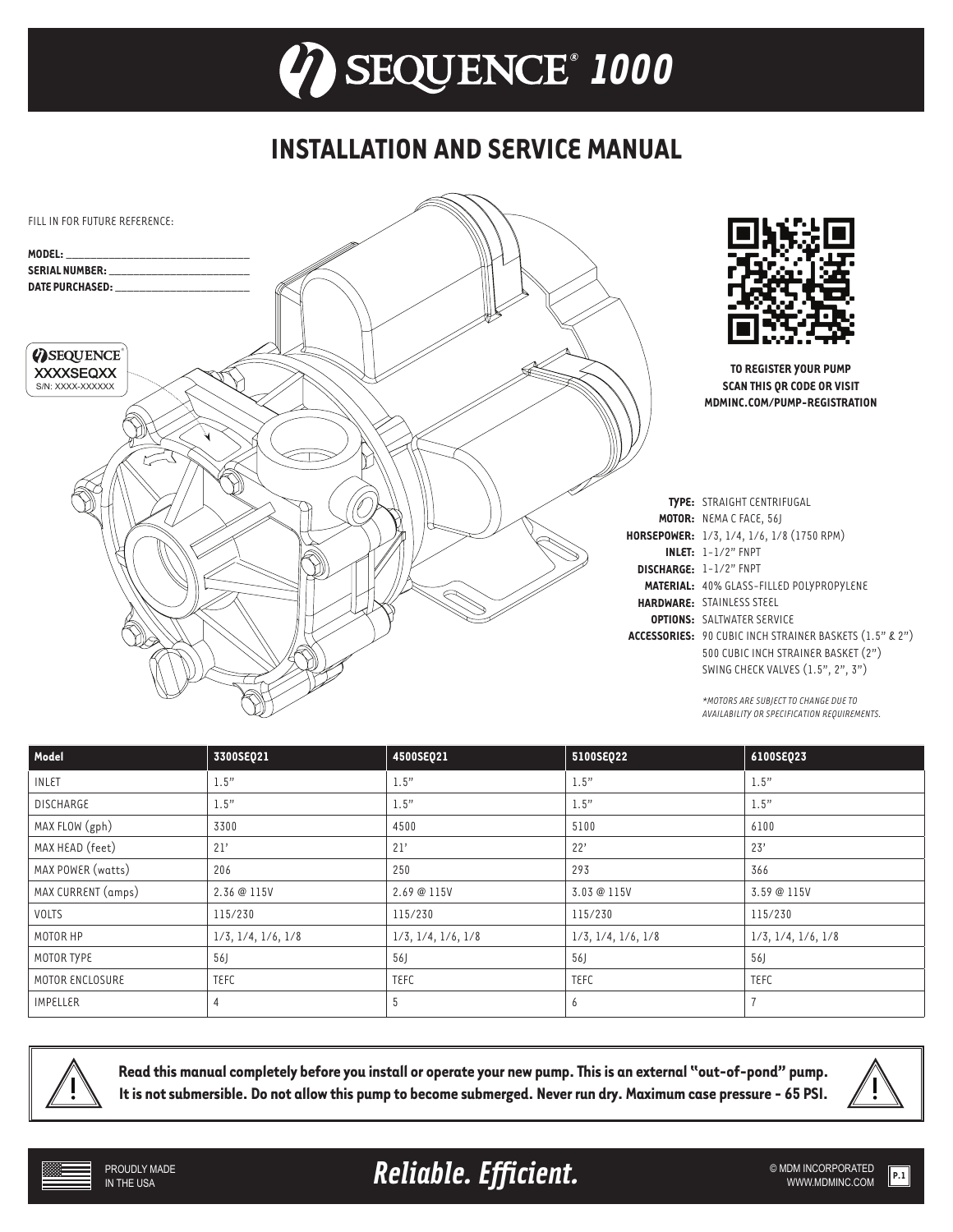# *® 1000*

We congratulate you on your choice of the Sequence® 1000 Centrifugal Pump. It has been carefully designed using the advantages of today's technology and carefully constructed to give you the dependability of yesterday. To insure proper performance, we urge you to carefully follow the instructions in this manual. If you have any questions, please call your supplier for assistance or visit www.mdminc.com/support.

## **INSTALLATION**

#### **Please read carefully. When properly installed the Sequence® 1000 will provide dependable trouble-free service.**

- 1. Locate the pump as near the water source as possible. A flooded suction situation is preferred. The pump is not self-priming, therefore, if the fluid level is below the pump, a swing check valve must be installed and the pump primed prior to start-up (Figure 1).
- 2. Mount Motor base to a secure, immobile foundation.
- 3. Use only plastic fittings on both the intake and discharge ports. Seal pipe connections with Teflon® paste. These fittings should be self-supported and in neutral alignment with each port (i.e. Fittings must not be forced into alignment which may cause premature line failure or damage to the pump volute). A strainer basket is recommended for non-flooded installations.
- 4. Never restrict the intake. Keep both input and discharge lines as free of elbows and valves as possible. Always use pipe of adequate diameter. This will reduce friction losses and maximize output.





#### **WARNING: ALWAYS SHUT OFF ELECTRICAL POWER BEFORE INSTALLATION AND / OR SERVICING THIS PUMP.**

ALL ELECTRICAL WIRING SHOULD MEET STATE AND LOCAL ORDINANCES. IMPROPER WIRING MAY NOT ONLY BE A SAFETY HAZARD BUT MAY PERMANENTLY DAMAGE THE MOTOR AND/OR PUMP. 230V 50HZ MOTORS ARE AVAILABLE. CONTACT YOUR SUPPLIER FOR INFORMATION.



#### **ELECTRICAL HOOK-UP**

- 1. Check that supply voltages match the Motor's requirements.
- 2. Check Motor wiring and connect, according to instructions on Motor, to match supply voltage.
- 3. Power cord should be protected by conduit or by cable and be of proper gauge. It should be no longer than necessary.
- 4. Power should be drawn directly from a box with circuit breaker protection or with a fused disconnect switch.



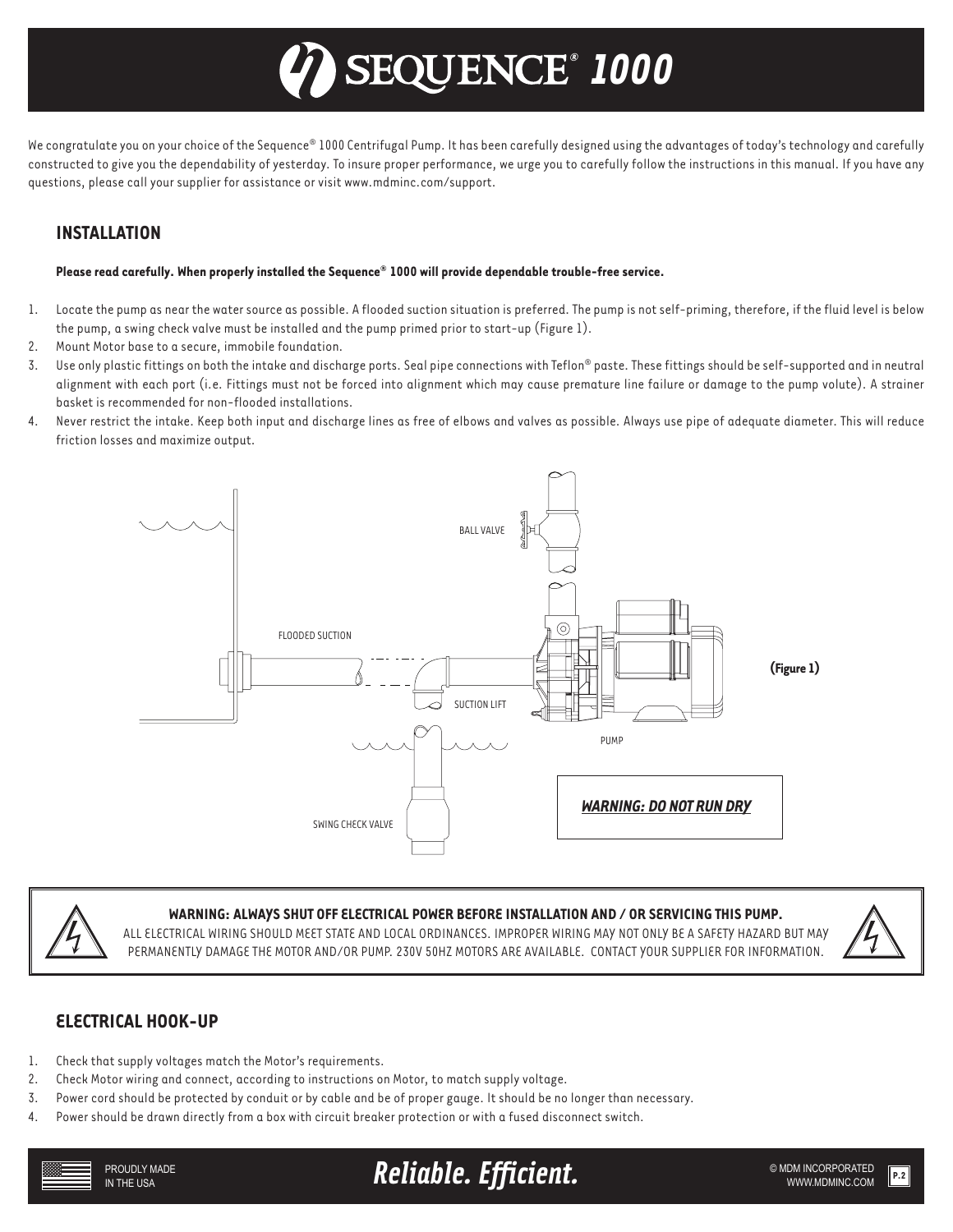## *® 1000*

## **PUMP END ASSEMBLY**

- 1. Inspect all pump parts (O-ring, O-ring groove, Impeller Hub ID, Motor Shaft, etc.) and clean if necessary.
- 2. Apply sealant to the Bracket Bore ID wall and around the Seal Case. Follow sealant manufacturer instructions. We recommend using Gasgacinch® sealant. Silicone sealant is also acceptable.
- 3. Press Carbon Graphite Seal into Bracket while taking care not to damage Carbon Graphite Face.
- 4. Place Slinger (rubber washer) over Motor Shaft.
- 5. Carefully, lubricate the Seal Seat Elastomer OD and Impeller Hub ID with water. Press the Seal Seat into the Impeller Hub making certain that the ceramic is in evenly - the sealing surface should be parallel with the Impeller Hub.
- 6. Carefully lubricate carbon-graphite and ceramic sealing surfaces with clean water. Do not use silicon lubricants or grease.
- 7. Assemble Bracket to Motor with (4) M-bolts.
- 8. Thread Impeller onto Shaft and tighten. If required, remove Motor End-Cap and use a screwdriver on the back of Motor Shaft to prevent shaft rotation while tightening. Replace Motor End Cap.
- 9. Seat large O-ring in Volute slot and assemble Volute to Bracket with  $(7)$  ¼" 20 threads per inch x 2 ¾" Hex Cap Screws, Washers and Nuts. Tighten in a cross pattern (30 inch-pounds force).
- 10. Install Drain Plug with its O-ring in Volute drain hole.
- 11. Before operating pump, allow a proper cure time for the sealant used in step 2.



| NO.            | <b>DESCRIPTION</b>                                                                  | SEQUENCE® P/N |
|----------------|-------------------------------------------------------------------------------------|---------------|
| 1              | DRAIN PLUG                                                                          | 1000.110      |
| $\overline{c}$ | DRAIN PLUG 0-RING                                                                   | £014B70       |
| 3              | VOLUTE                                                                              | 1000.070P     |
| 4              | LARGE 0-RING                                                                        | 1000.061      |
| 5              | <b>IMPELLER</b>                                                                     | $1000.05$ *   |
| h              | SEAL - BRASS                                                                        | 1000.0415     |
|                | SEAL - SS316                                                                        | 1000.0414     |
| $\overline{7}$ | <b>BRACKET</b>                                                                      | 1000.030P     |
| 8              | <b>SLINGER</b>                                                                      | 1000.010V     |
| 9              | <b>HARDWARE KIT</b><br>$(7)$ P-BOLTS, $(14)$ WASHERS,<br>(7) LOCK NUTS, (4) M-BOLTS | 1000.502      |

Note: These part numbers are only for standard models within the Sequence® 1000 series. \*1000.05\_\_ Reference page one for Impeller numbers.





*Motor illustration is for reference only.*

#### **DISASSEMBLY**

- 1. Shut off power to motor before disconnecting any electrical wiring from the back of the Motor.
- 2. Disassemble Volute from Bracket by removing the (7)  $\frac{1}{4}$  20 threads per inch x 2  $\frac{1}{4}$  Hex Cap Screws.
- 3. Remove cap covering shaft at back of Motor and with a large screwdriver, prevent shaft rotation while unscrewing Impeller.
- 4. Remove ceramic piece from Impeller (If you are replacing the Seal).
- 5. Detach Bracket from Motor.
- 6. Remove Carbon-Graphite Seal from Bracket by pressing out from the back. Do not dig out from the front (If you are replacing the Seal).

PROUDLY MADE IN THE USA

**Reliable. Efficient.** WE ARELIABLE STRATED